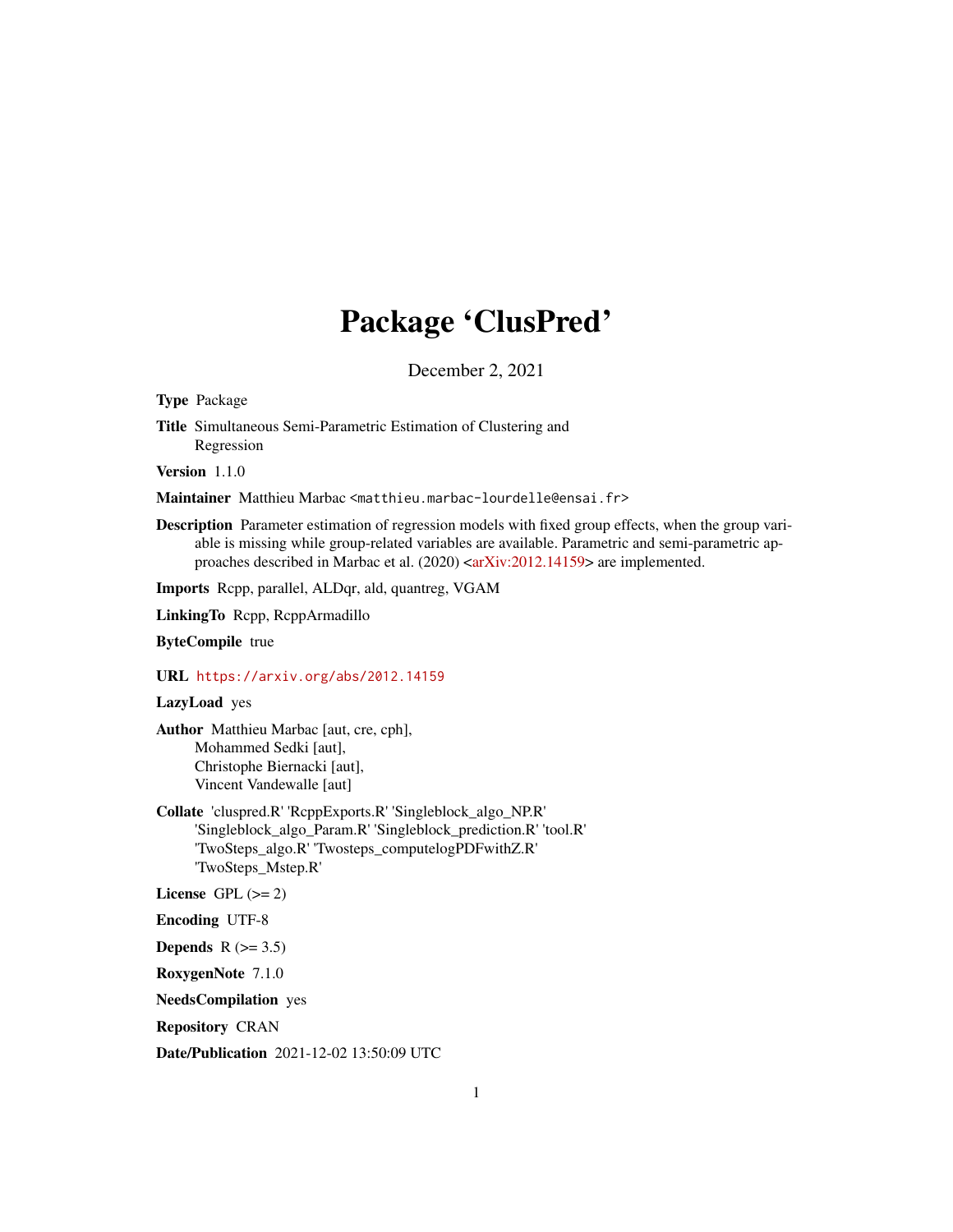### <span id="page-1-0"></span>R topics documented:

| Index |  |  |  |  |  |  |  |  |  |  |  |  |  |  |  |  |  |  |  |
|-------|--|--|--|--|--|--|--|--|--|--|--|--|--|--|--|--|--|--|--|

ClusPred-package *ClusPred.*

#### Description

Parameter estimation of regression models with fixed group effects, when the group variable is missing while group-related variables are available.

#### Details

| Package:  | ClusPred   |
|-----------|------------|
| Type:     | Package    |
| Version:  | 1.1.0      |
| Date:     | 2021-12-01 |
| License:  | $GPL-3$    |
| LazyLoad: | yes        |

#### References

Simultaneous semi-parametric estimation of clustering and regression, Matthieu Marbac and Mohammed Sedki and Christophe Biernacki and Vincent Vandewalle (2020) <arXiv:2012.14159>.

cluspred *Function used for clustering and fitting the regression model*

#### Description

Estimation of the group-variable Z based on covariates X and estimation of the parameters of the regression of Y on (U, Z)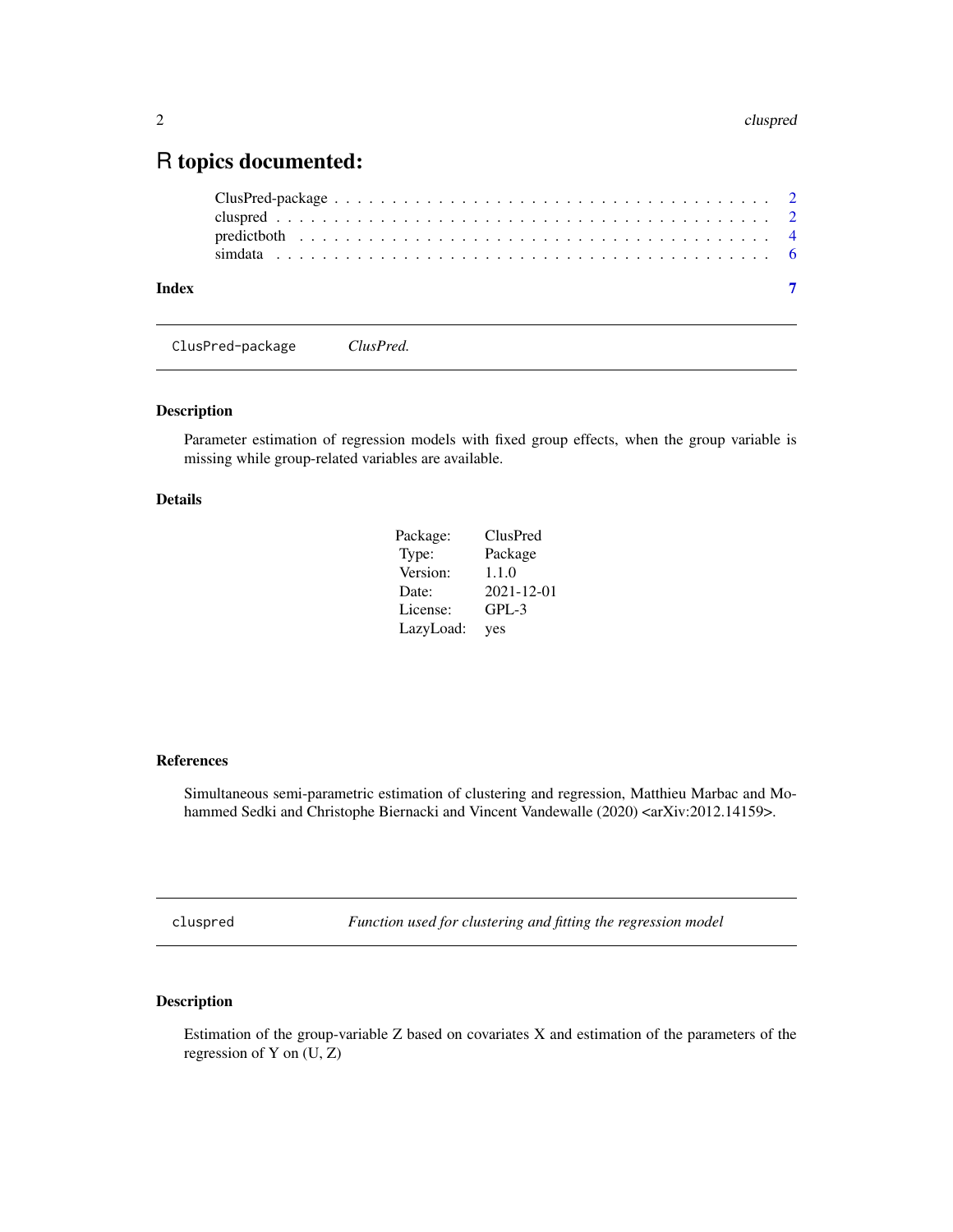#### cluspred 3

#### Usage

```
cluspred(
 y,
 x,
 u = NULL,K = 2,model.reg = "mean",
  tau = 0.5,
  simultaneous = TRUE,
 np = TRUE,nbinit = 20,
 nbCPU = 1,tol = 0.01,band = (length(y)^(-1/5)),
  seed = 134
)
```
#### Arguments

| У            | numeric vector of the traget variable (must be numerical)                                                                                                                               |
|--------------|-----------------------------------------------------------------------------------------------------------------------------------------------------------------------------------------|
| X            | matrix used for clustering (can contain numerical and factors)                                                                                                                          |
| u            | matrix of the covariates used for regression (can contain numerical and factors)                                                                                                        |
| К            | number of clusters                                                                                                                                                                      |
| model.reg    | indicates the type of the loss ("mean", "quantile", "expectile", "logcosh", "hu-<br>ber"). Only the losses "mean" and "quantile" are implemented if simultane-<br>ous=FALSE or np=FALSE |
| tau          | specifies the level for the loss (quantile, expectile or huber)                                                                                                                         |
| simultaneous | oolean indicating whether the clustering and the regression are performed si-<br>multaneously (TRUE) or not (FALSE)                                                                     |
| np           | boolean indicating whether nonparameteric model is used (TRUE) or not (FALSE)                                                                                                           |
| nbinit       | number of random initializations                                                                                                                                                        |
| nbCPU        | number of CPU only used for linux                                                                                                                                                       |
| tol          | to specify the stopping rule                                                                                                                                                            |
| band         | bandwidth selection                                                                                                                                                                     |
| seed         | value of the seed (used for drawing the starting points)                                                                                                                                |

#### Value

cluspred returns a list containing the model parameters (param), the posterior probabilities of cluster memberships (tik), the partition (zhat) and the (smoothed) loglikelihood)

#### References

Simultaneous semi-parametric estimation of clustering and regression, Matthieu Marbac and Mohammed Sedki and Christophe Biernacki and Vincent Vandewalle (2020) <arXiv:2012.14159>.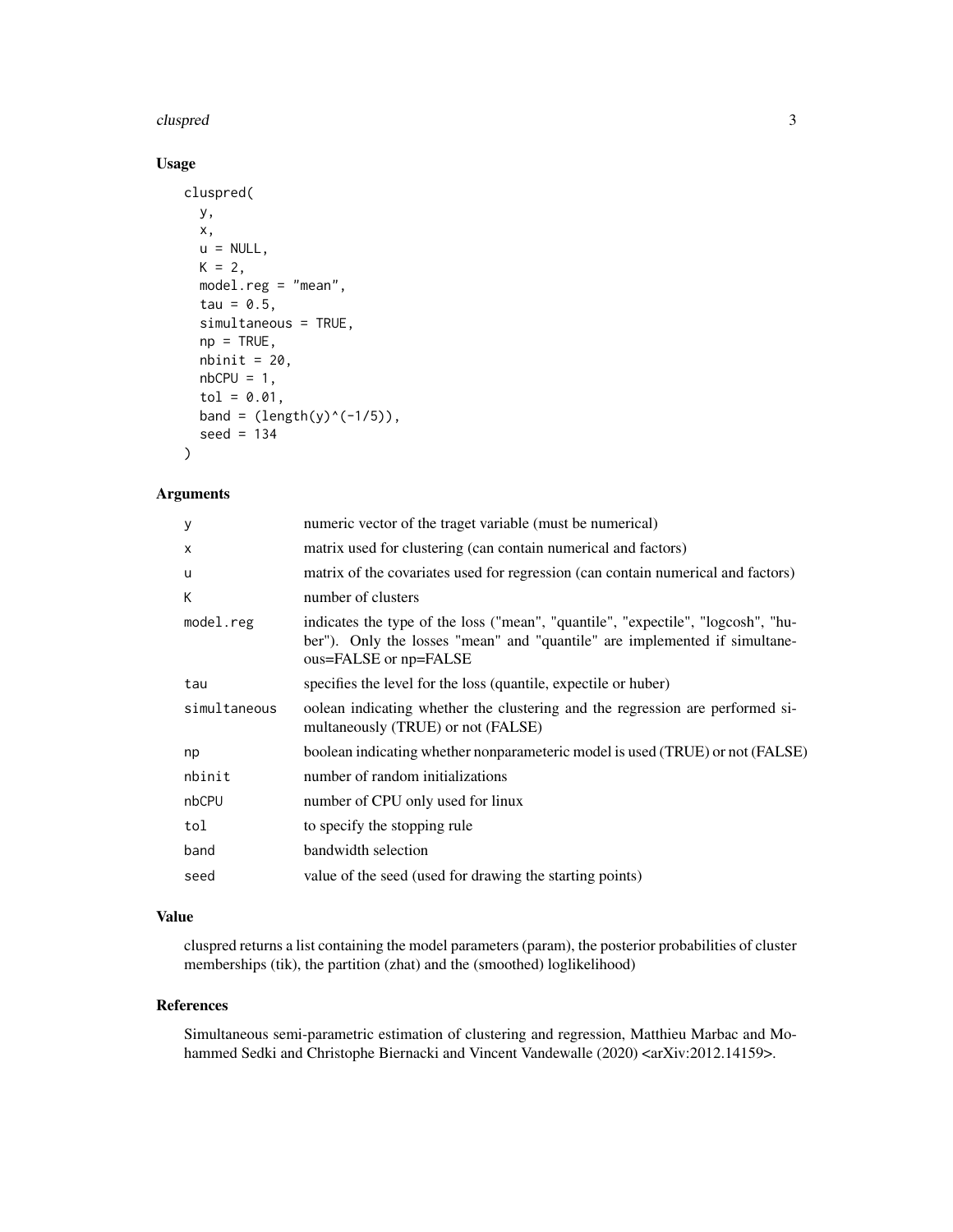#### Examples

```
require(ClusPred)
# data loading
data(simdata)
# mean regression with two latent groups in parametric framework and two covariates
res <- cluspred(simdata$y, simdata$x, simdata$u, K=2,
np = FALSE, nbCPU = 1, nbinit = 10)# coefficient of the regression
res$param$beta
# proportions of the latent groups
res$param$pi
# posterior probability of the group memberships
head(res$tik)
# partition
res$zhat
# loglikelihood
res$loglike
# prediction (for possible new observations)
pred <- predictboth(simdata$x, simdata$u, res, np = FALSE)
# predicted cluster membreships
pred$zhat
# predicted value of the target variable
pred$yhat
# median regression with two latent groups in nonparametric framework and two covariates
res <- cluspred(simdata$y, simdata$x, simdata$u, K=2,
model.reg = "quantile", tau = 0.5, nbinit = 10)
# coefficient of the regression
res$param$beta
# proportions of the latent groups
res$param$pi
# posterior probability of the group memberships
head(res$tik)
# partition
res$zhat
# smoothed loglikelihood
res$logSmoothlike
# prediction (for possible new observations)
pred <- predictboth(simdata$x, simdata$u, res, np = TRUE)
# predicted cluster membreships
pred$zhat
# predicted value of the target variable
pred$yhat
```
predictboth *Prediction (clustering and target variable)*

<span id="page-3-0"></span>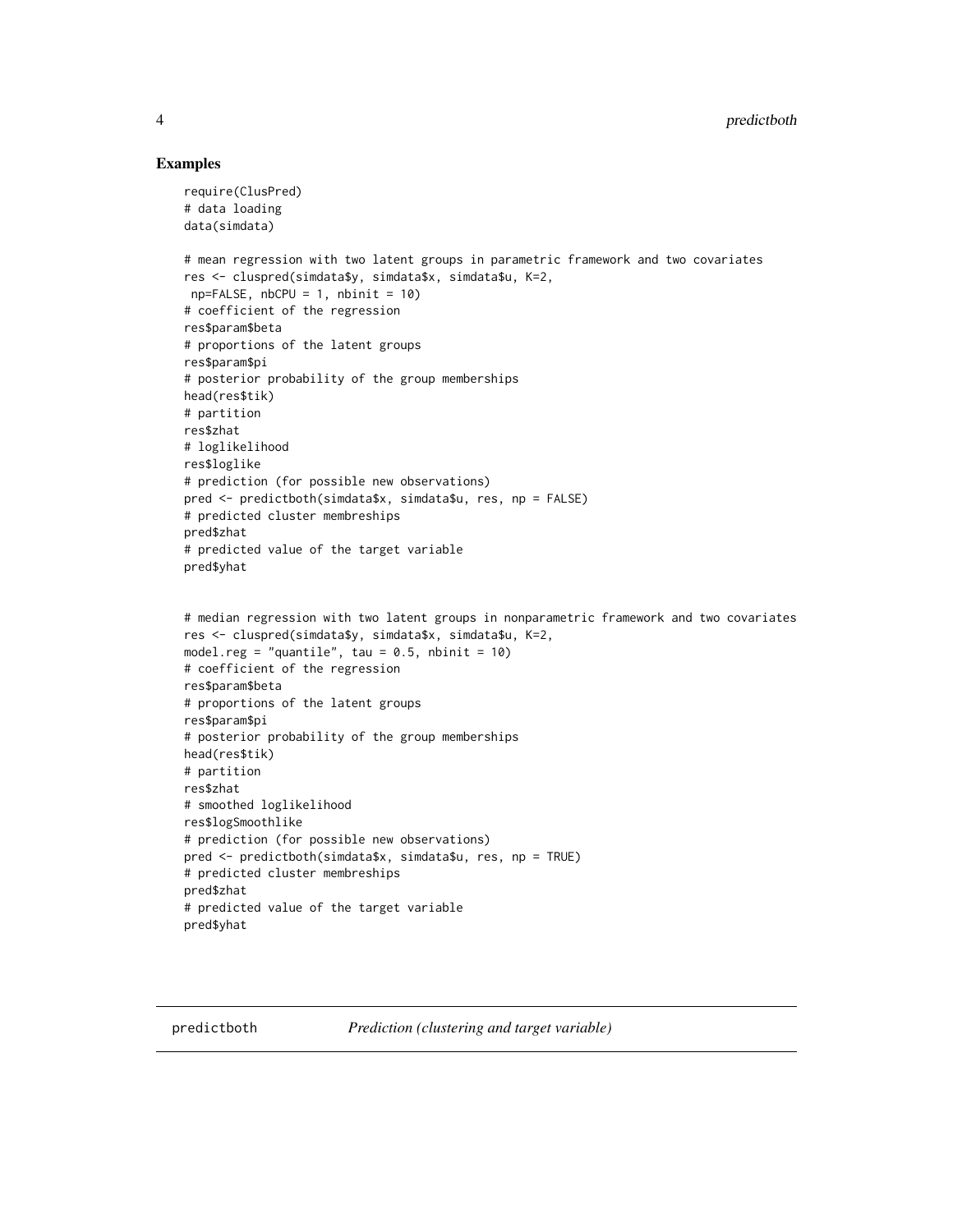#### predictboth 5

#### Description

Prediction for new observations

#### Usage

```
predict both(x, u = NULL, result, np = FALSE)
```
#### Arguments

| X      | covariates used for clustering                                                       |
|--------|--------------------------------------------------------------------------------------|
| u      | covariates of the regression (can be null)                                           |
| result | results provided by function cluspred                                                |
| np     | boolean indicating whether nonparametric estimation is used (TRUE) or not<br>(FALSE) |

#### Value

predictboth returns a list containing the predicted cluster membership (zhat) and the predicted value of the target variable (yhat).

#### Examples

```
require(ClusPred)
# data loading
data(simdata)
# mean regression with two latent groups in parametric framework and two covariates
res <- cluspred(simdata$y, simdata$x, simdata$u, K=2,
np = FALSE, nbCPU = 1, nbinit = 10)# coefficient of the regression
res$param$beta
# proportions of the latent groups
res$param$pi
# posterior probability of the group memberships
head(res$tik)
# partition
res$zhat
# loglikelihood
res$loglike
# prediction (for possible new observations)
pred <- predictboth(simdata$x, simdata$u, res, np = FALSE)
# predicted cluster membreships
pred$zhat
# predicted value of the target variable
pred$yhat
```

```
# median regression with two latent groups in nonparametric framework and two covariates
res <- cluspred(simdata$y, simdata$x, simdata$u, K=2,
model.reg = "quantile", tau = 0.5, nbinit = 10)
```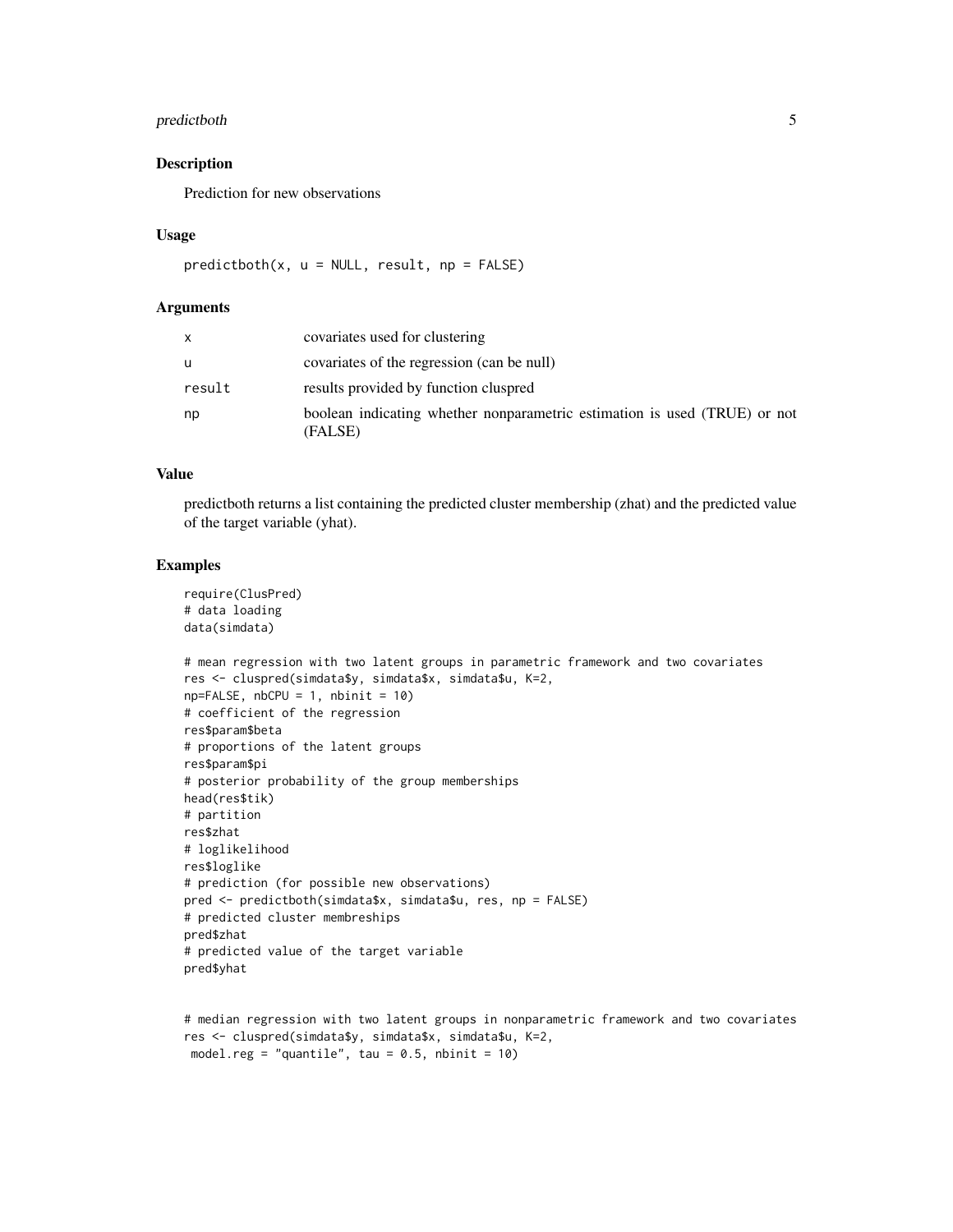<span id="page-5-0"></span>6 simdata and the simulation of the simulation of the simulation of the simulation of the simulation of the simulation of the simulation of the simulation of the simulation of the simulation of the simulation of the simula

```
# coefficient of the regression
res$param$beta
# proportions of the latent groups
res$param$pi
# posterior probability of the group memberships
head(res$tik)
# partition
res$zhat
# smoothed loglikelihood
res$logSmoothlike
# prediction (for possible new observations)
pred <- predictboth(simdata$x, simdata$u, res, np = TRUE)
# predicted cluster membreships
pred$zhat
# predicted value of the target variable
pred$yhat
```
simdata *Simulated data*

#### Description

simulated data used for the pacakge examples.

#### Examples

data(simdata)